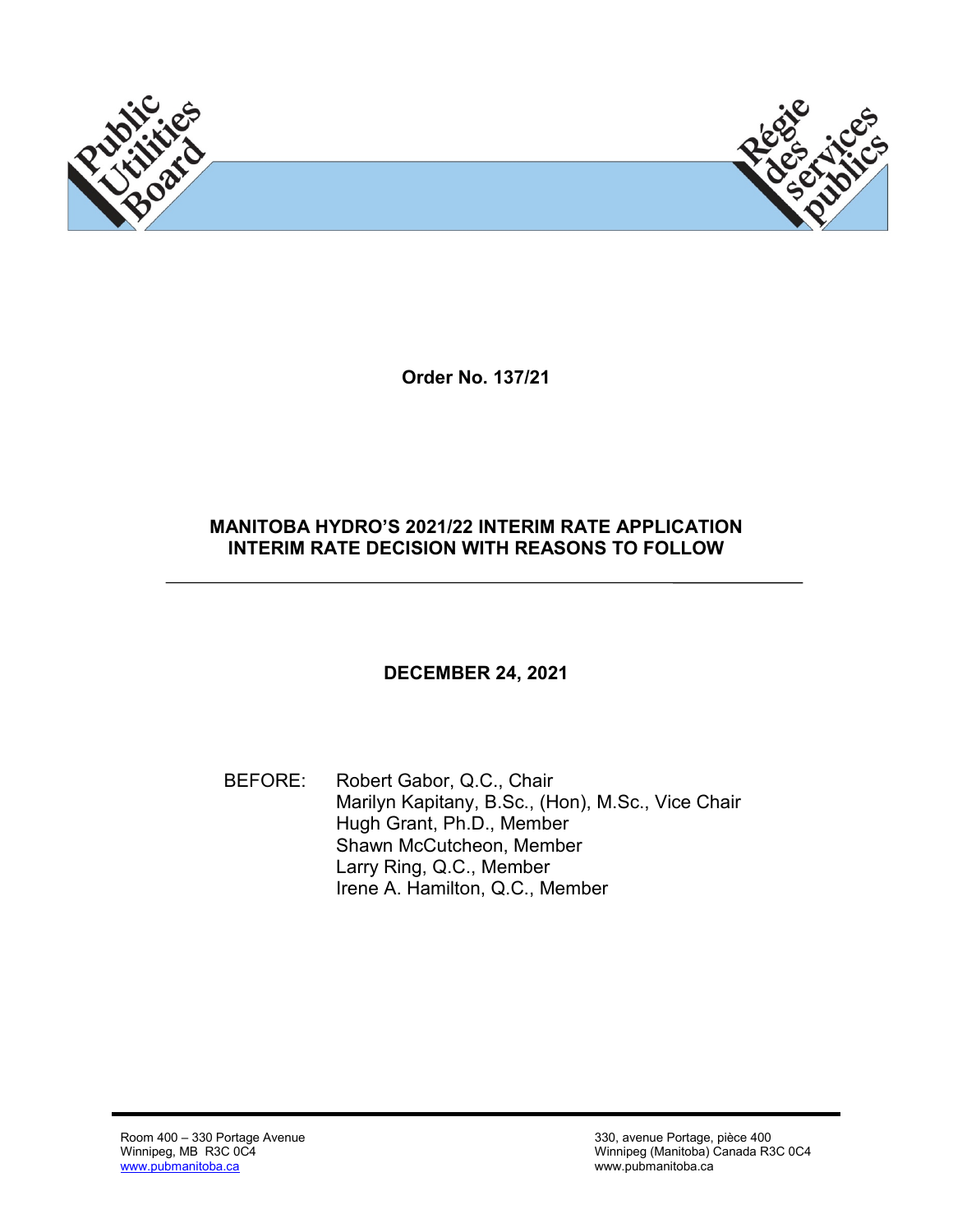



# **Table of Contents**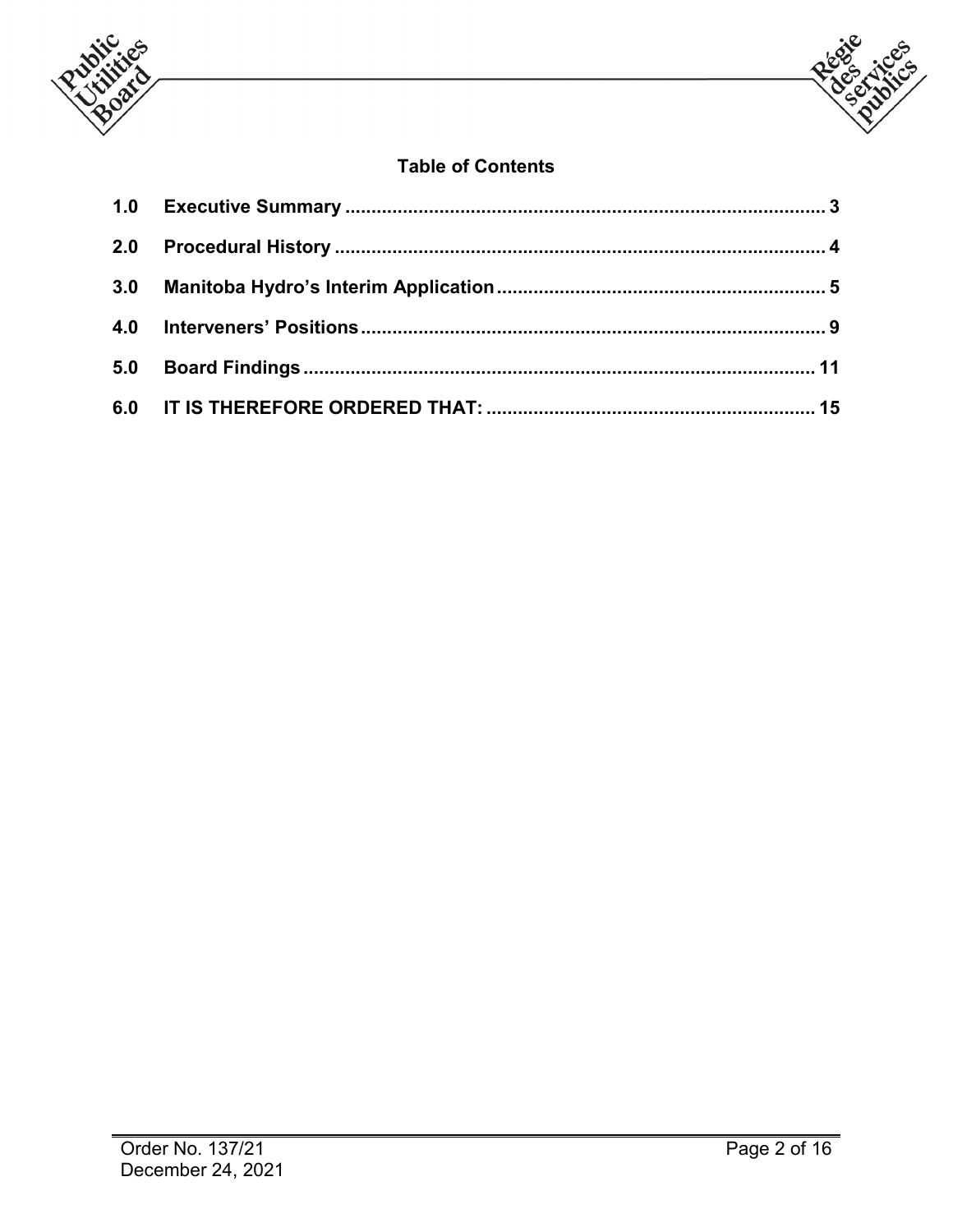



# **1.0 Executive Summary**

This is the first of three Orders to be issued by the Public Utilities Board ("Board") in response to Manitoba Hydro's 2021/22 Interim Rate Application. A subsequent Order will approve the rate schedules arising from the decisions in this Order. A further Order, containing the substantive reasons for the Board's decisions, will be issued early in the new year.

In this Order, the Board varies Manitoba Hydro's request for a 5% increase in General Consumers revenue to instead approve a 3.6% increase in General Consumers Revenue. The 3.6% increase in General Consumers Revenue will be recovered through rate increases at different levels for each customer class depending on whether those classes are recovering more or less than Manitoba Hydro's allocated costs for providing service. There will be no increase to the rates for certain customer classes in the Diesel Zone, including Diesel Residential customers, or to Surplus Energy Program rates.

This interim 3.6% revenue increase will remain in effect only until November 15, 2022, unless Manitoba Hydro has filed a General Rate Application by that date seeking rates for 2022/23 and for 2023/24 it so chooses, and to confirm the 2021/22 interim rate increases.

In this Order, the Board varies Manitoba Hydro's request to begin recognizing the revenues from the Major Capital Projects Deferral Account on January 1, 2022. Instead, the Board approves the discontinuation of the revenue deferrals into the Major Capital Projects Deferral Account effective December 31, 2021 with the resulting revenues flowing, commencing January 1, 2022, to Manitoba Hydro's operating statement rather than into the deferral account.

The Board will address the establishment and amortization of Manitoba Hydro's newly created Keeyask In-Service Deferral Account at the 2022/23 General Rate Application.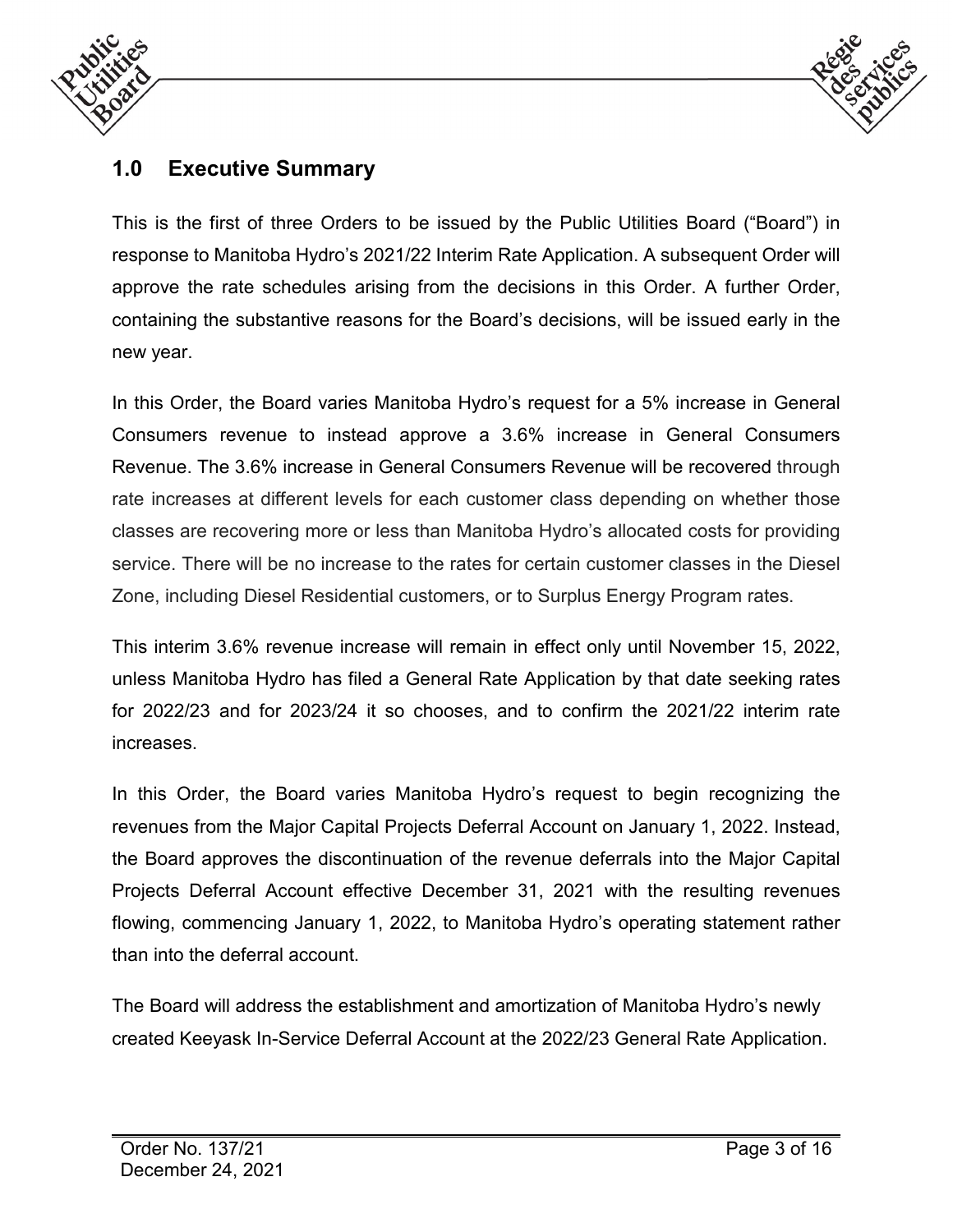



# **2.0 Procedural History**

On November 15, 2021, citing an immediate and pressing need for interim rate relief because of the extreme drought conditions, Manitoba Hydro filed its 2021/22 Interim Rate Application ("Interim Application") with the Board.

On November 25, 2021 Interveners filed, for Board approval, proposed written information requests of Manitoba Hydro.

On November 26, 2021 the Board forwarded the approved information requests to Manitoba Hydro.

On December 1, 2021, and in addition to 64 written comments received from ratepayers concerning the Interim Application, the Board heard oral public presentations from:

- Bannerman Green Housing Co-op Inc.
- Gerdau Long Steel North America Manitoba Mill
- Electrochem, a Division of Chemtrade Logistics Inc.
- Interchurch Council on Hydropower

On December 3, 2021, Manitoba Hydro filed its written responses to the Board-approved information requests.

On December 10 and 13, 2021, the Board heard oral testimony by Manitoba Hydro witnesses, including its President & Chief Executive Officer and its Vice President & Chief Financial Officer.

On December 14 and 15, 2021, oral closing submissions were heard by the Board.

On December 16, 2021, Manitoba Hydro filed its written Reply to the Interveners' closing submissions.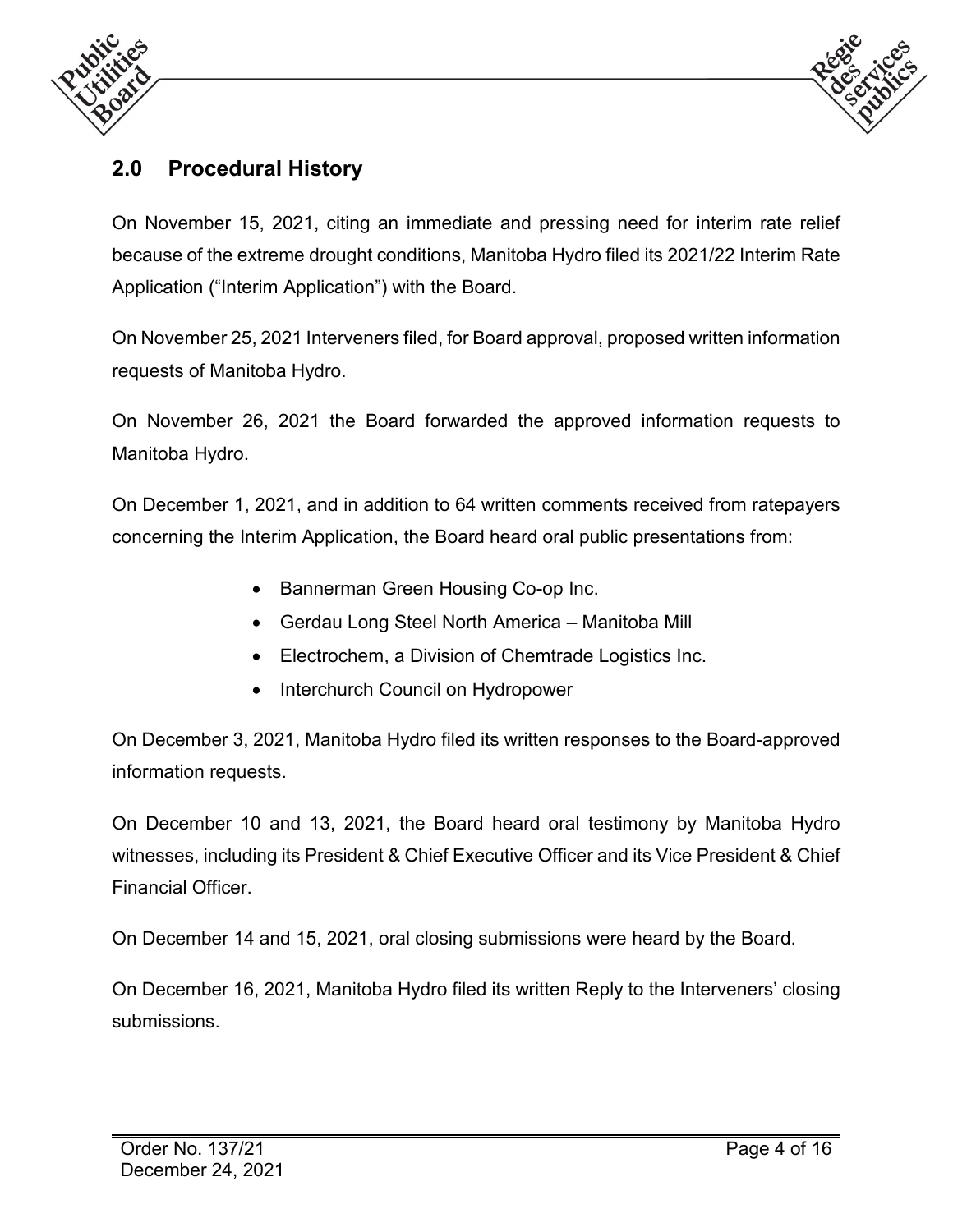



# **3.0 Manitoba Hydro's Interim Application**

#### **Overview**

In response to a September 22, 2021 ministerial directive, Manitoba Hydro's Interim Application was filed with the Board on November 15, 2021 seeking an Order of the Board for the following:

- Approval, on an interim basis, of rate schedules incorporating an overall increase in General Consumers Revenue of 5.0% effective January 1, 2022. The requested rate increases would generate \$27 million in the remaining three months of fiscal 2021/22 and \$88.2 million on an annualized basis. To generate that additional revenue, Manitoba Hydro proposes differentiated rate increases by customer class with certain classes receiving higher or lower rate increases than 5% depending on whether those classes are recovering more or less than Manitoba Hydro's allocated costs for providing service; and
- Approval to begin on January 1, 2022 recognizing the revenues from the Major Capital Projects Deferral Account, established by the Board in Order 69/19, with the balance to be amortized over 24 months.

As will be detailed in a subsequent Order of the Board that sets out the substantive reasons for the Board's decisions on the Interim Rate Application, the requested rate increases are premised on two separate circumstances. The first is the drought, with its forecast \$398 million reduction in net extraprovincial revenues from Manitoba Hydro's original forecast. The second is the \$708 million increase, since 2018/19, in Manitoba Hydro's fixed annual expenses directly related to Bipole III, the Manitoba Minnesota Transmission Project, the Birtle Transmission Line, the Great Northern Transmission Line, and five of seven units of Keeyask Generating Station having been placed in service. Additional costs will also accompany the remaining two units of Keeyask Generating Station which are expected to be placed in service before March 31, 2022.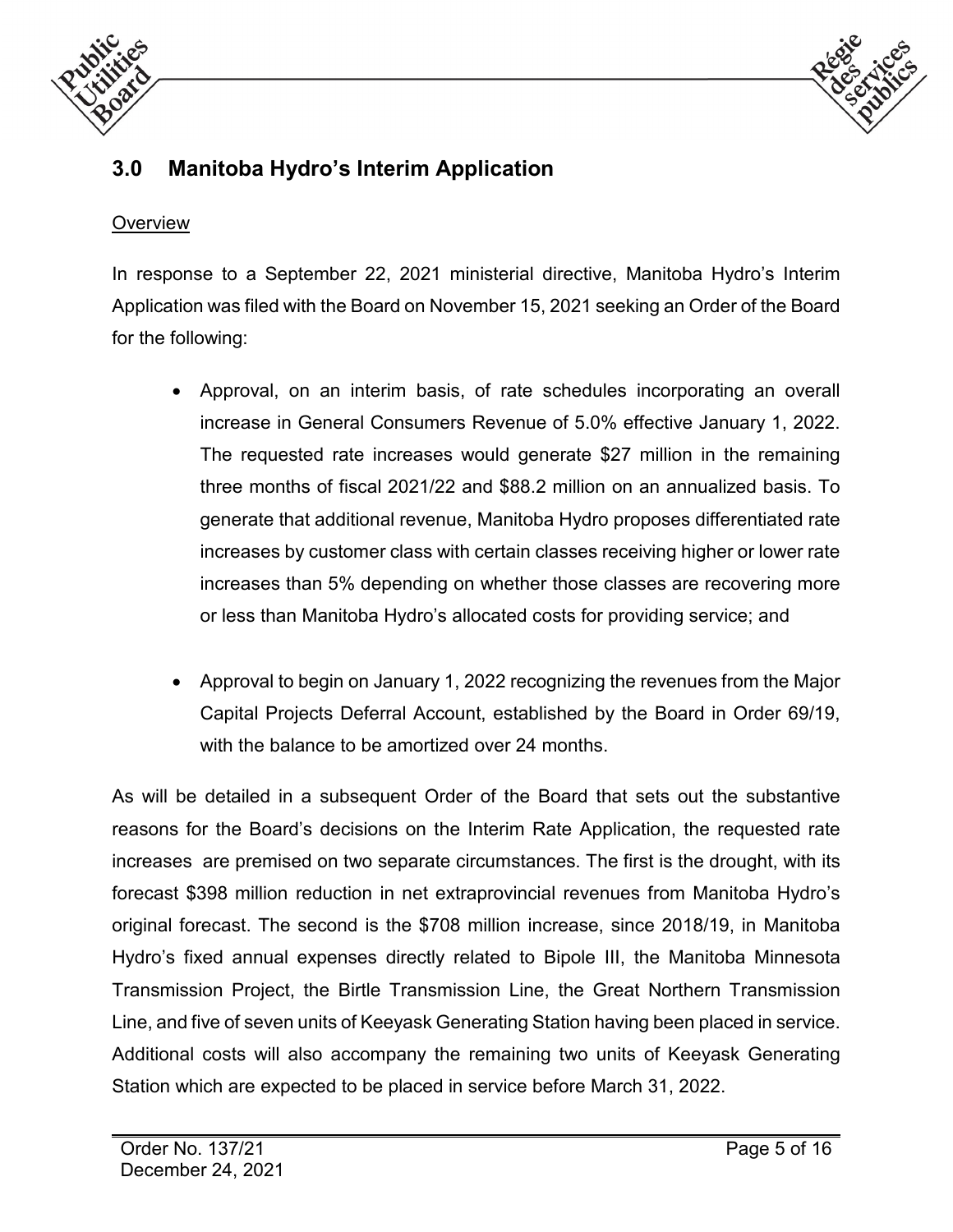



#### **Drought**

The \$398 million reduction in Manitoba Hydro's forecast net extraprovincial revenue is attributed to the 2021/22 drought. This sum is comprised of a \$46.3 million reduction in dependable export sales, a \$121.7 million reduction in opportunity export sales, a \$262.5 million increase in opportunity import purchases, along with a \$32.1 million offset in the level of water rental fees.

The reduced system water inflows into Manitoba Hydro's system are graphically depicted by Manitoba Hydro as follows:



**System Inflows**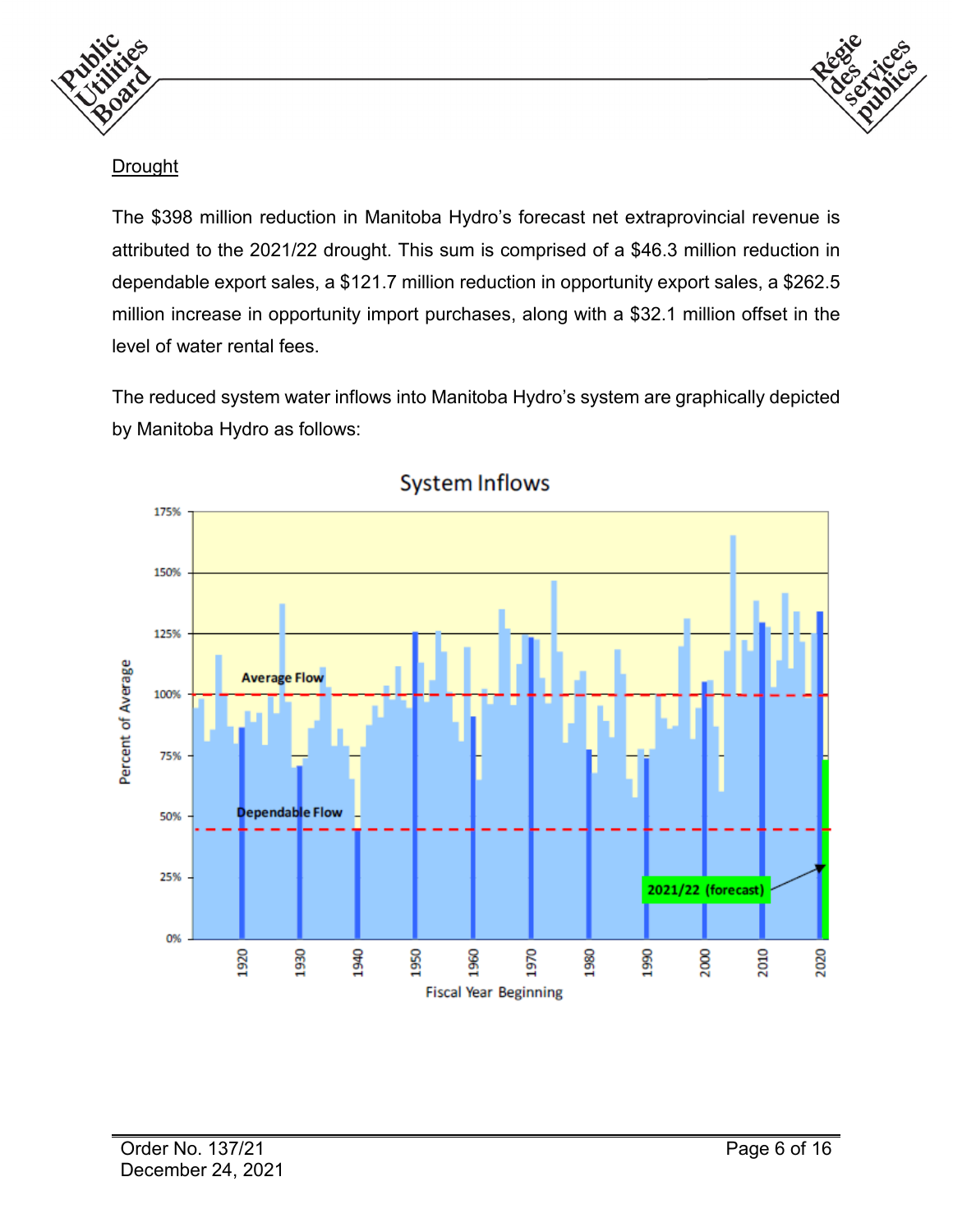



### Costs of Major Capital Projects

Manitoba Hydro's recent capital investments have resulted in a significant portion of its annual revenue requirement, to be paid by ratepayers, being made up of carrying costs as well as the operating and maintenance costs of the assets that are utilized to provide service to customers.

While assets are under construction, the capital expenditures and associated financing costs are held on the Balance Sheet in 'construction works in progress'. Once these assets are placed into commercial service, the associated costs (i.e. operating expenses, finance expense, depreciation expense, water rentals, and capital taxes) form part of Manitoba Hydro's annual revenue requirements that are sought from ratepayers.

Manitoba Hydro's Interim Application, in Figure 18, sets out the annual revenue requirements by year and on a gross and net basis, for Keeyask Generating Station, Bipole III Transmission Project, Manitoba-Minnesota Transmission Project, Great Northern Transmission Line, and Birtle Transmission Line:

|                                           | 2021/22 | 2022/23 | 2023/24 |
|-------------------------------------------|---------|---------|---------|
| (\$ millions)                             |         |         |         |
| Keeyask                                   | 282     | 499     | 526     |
| <b>Bipole III</b>                         | 327     | 316     | 316     |
| MMTP                                      | 30      | 29      | 29      |
| gntl                                      | 66      | 64      | 64      |
| Birtle                                    | 3       | 3       | 3       |
| Gross Impact                              | 708     | 912     | 938     |
| Amort of Major Capital Projects Deferral* | (12)    | (50)    | (37)    |
| Amort of Bipole III Reserve*              | (77)    | (77)    | (20)    |
| Net Impact                                | 619     | 785     | 881     |

Figure 18: Revenue Requirement Impact of Major Capital Projects

\*Amortization of Capital Reserves projected to cease in 2023/24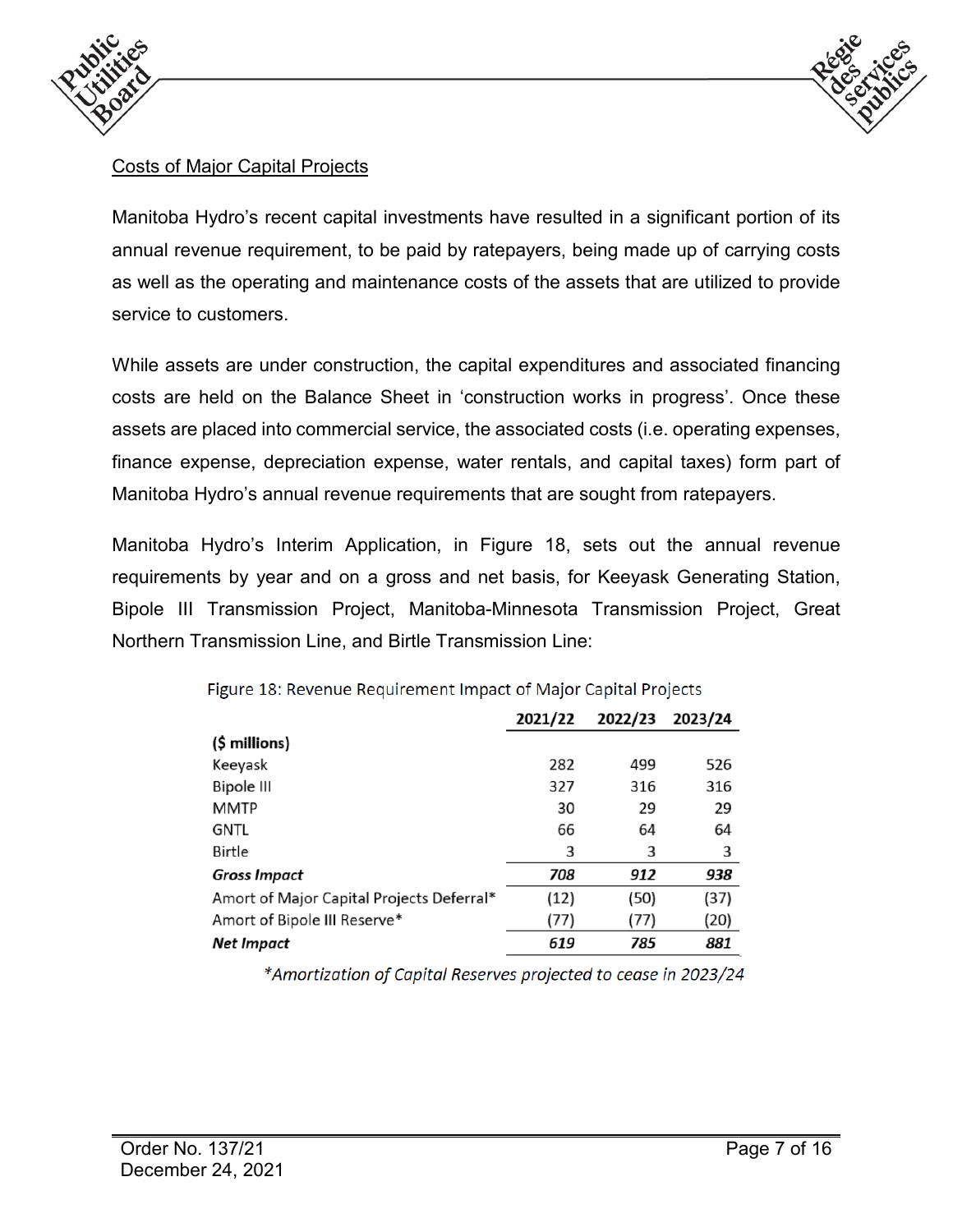



## Keeyask In-Service Deferral Account

Manitoba Hydro sought to introduce a Keeyask In-Service Deferral Account in order to maintain its prior accounting practice with respect to the timing of the recognition of costs related to its hydroelectric generating stations under construction. Now that Manitoba Hydro has adopted International Financial Reporting Standards, it states that the Keeyask In-Service Deferral Account is required to maintain the prior accounting methodology that Manitoba Hydro used under Canadian Generally Accepted Accounting Practices.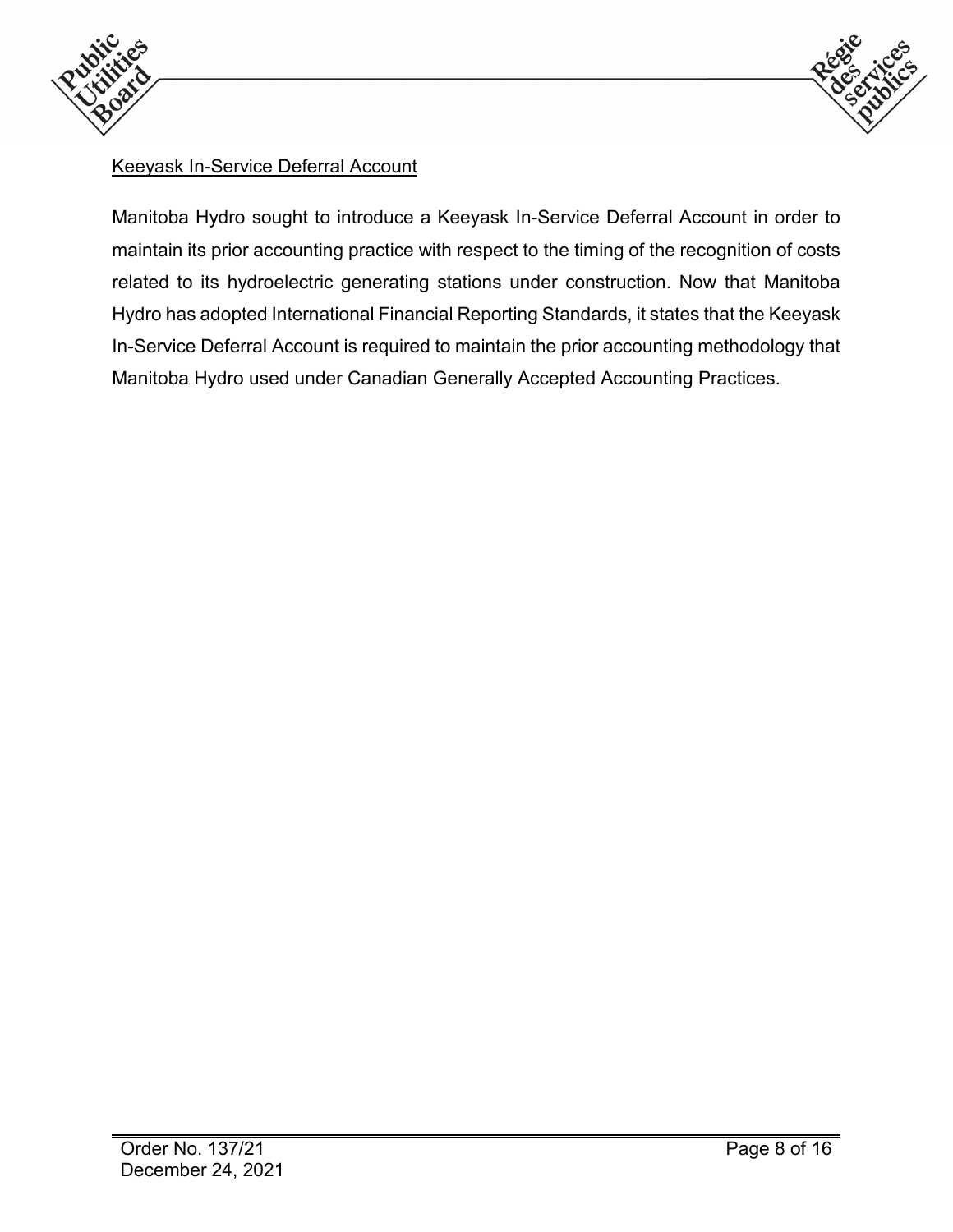



# **4.0 Interveners' Positions**

A brief summary of the rate increase recommendations by Interveners includes:

## Assembly of Manitoba Chiefs ("AMC")

AMC opposes the 5% increase because it is not exclusively related to the drought and Manitoba Hydro should not be able to utilize an interim process to seek a rate increase unrelated to the drought. Rather, AMC recommends that if 1.5% of the increase is directly related to the drought, then this amount can be further reduced to reflect only the cost consequences of low water flows, but not the increase in electricity import prices.

#### Consumers Coalition

The Consumers Coalition quantifies the additional rate increase required to pay the carrying costs due to the drought at 0.8%. While Manitoba Hydro will have to borrow an additional \$348 million due to the drought effects, the annual interest costs for such borrowings is \$13 million, which would be paid through a 0.8% rate increase. The Net Present Value of a 0.8% rate increase in perpetuity is quantified at approximately \$320 million that this Intervener submits will mostly offset the drought effects.

As for the additional revenue requirements that relate to the new major capital projects entering commercial service, and to promote 'rate smoothing', the Consumers Coalition recommends an additional 1.2% rate increase.

The total Consumers Coalition recommended rate relief is therefore 2.0%, with the drought portion expiring January 1, 2023 unless there is a further Order of the Board that establishes a timetable for a comprehensive rate application.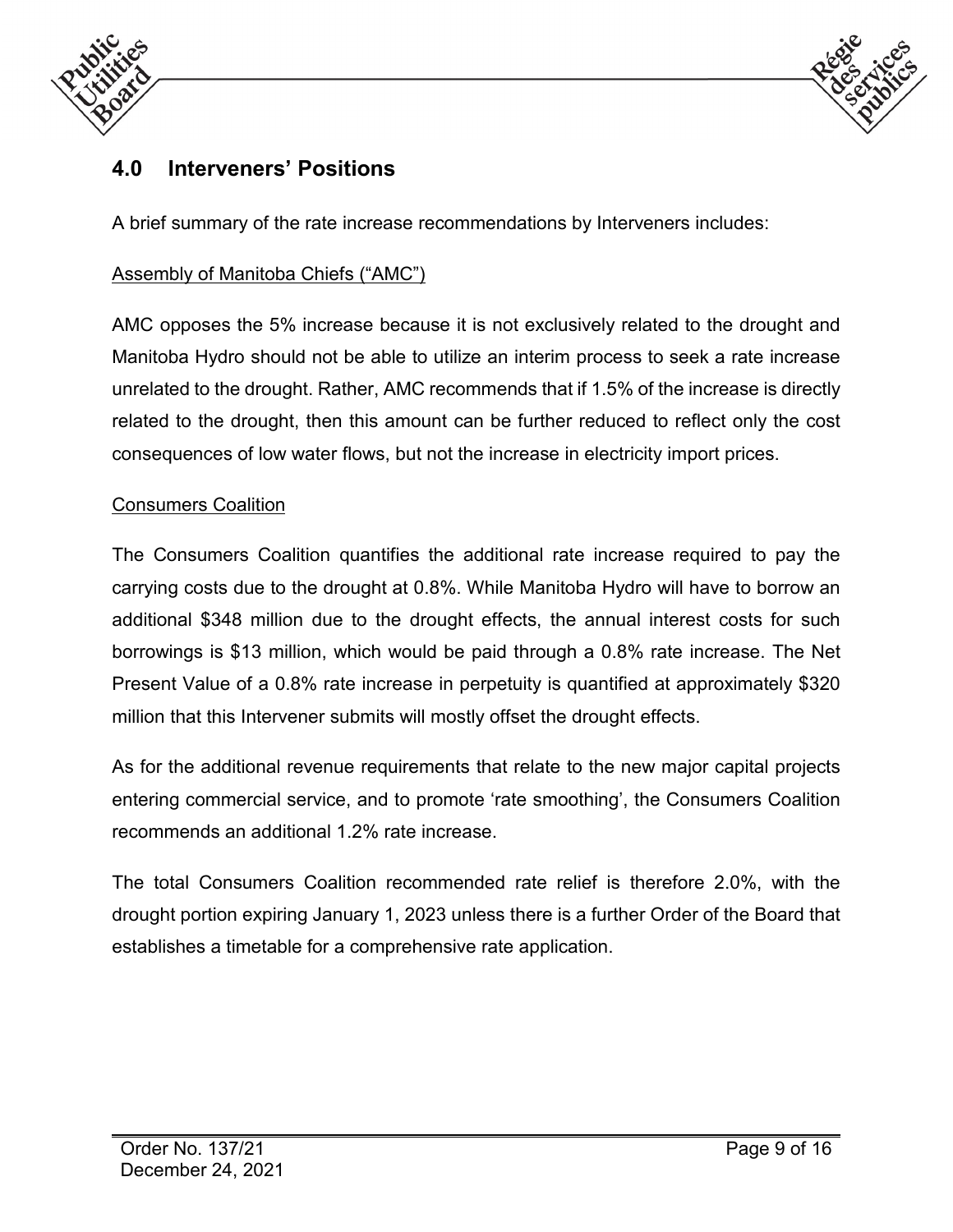



# Manitoba Industrial Power Users Group ("MIPUG")

MIPUG recommends a 2.5% rate increase of which a maximum of 0.8% be credited to Manitoba Hydro's operating revenues with the revenue from a 1.7% rate increase being placed into a deferral account pending a General Rate Application and confirmation hearing for the interim rate.

MIPUG further recommends that the 2.5% interim rate increase should expire at the end of 2022 unless a new full General Rate Application, including Manitoba Hydro's long term financial forecast, is either underway or completed.

#### Manitoba Keewatinowi Okimakanak ("MKO")

MKO recommends that no rate increase be approved for residential customers – which now includes the former First Nations On-Reserve Residential customer class members. Because the proposed rate increases are not just and reasonable for a portion of residential customers, no rate increase should be approved for the entire Residential customer class. This Intervener recognizes that if the Residential customer class receives no rate increase, its revenue-to-cost coverage ratio, which measures the sufficiency of the total revenues from the customer class with respect to the total allocated costs to serve the customer class, will decline and possibly move outside of the Board established Zone of Reasonableness. MKO's position is that, as Manitoba Hydro has not taken meaningful action pursuant to *The Path to Reconciliation Act,* the rate setting 'Zone of Reasonableness' should not be considered.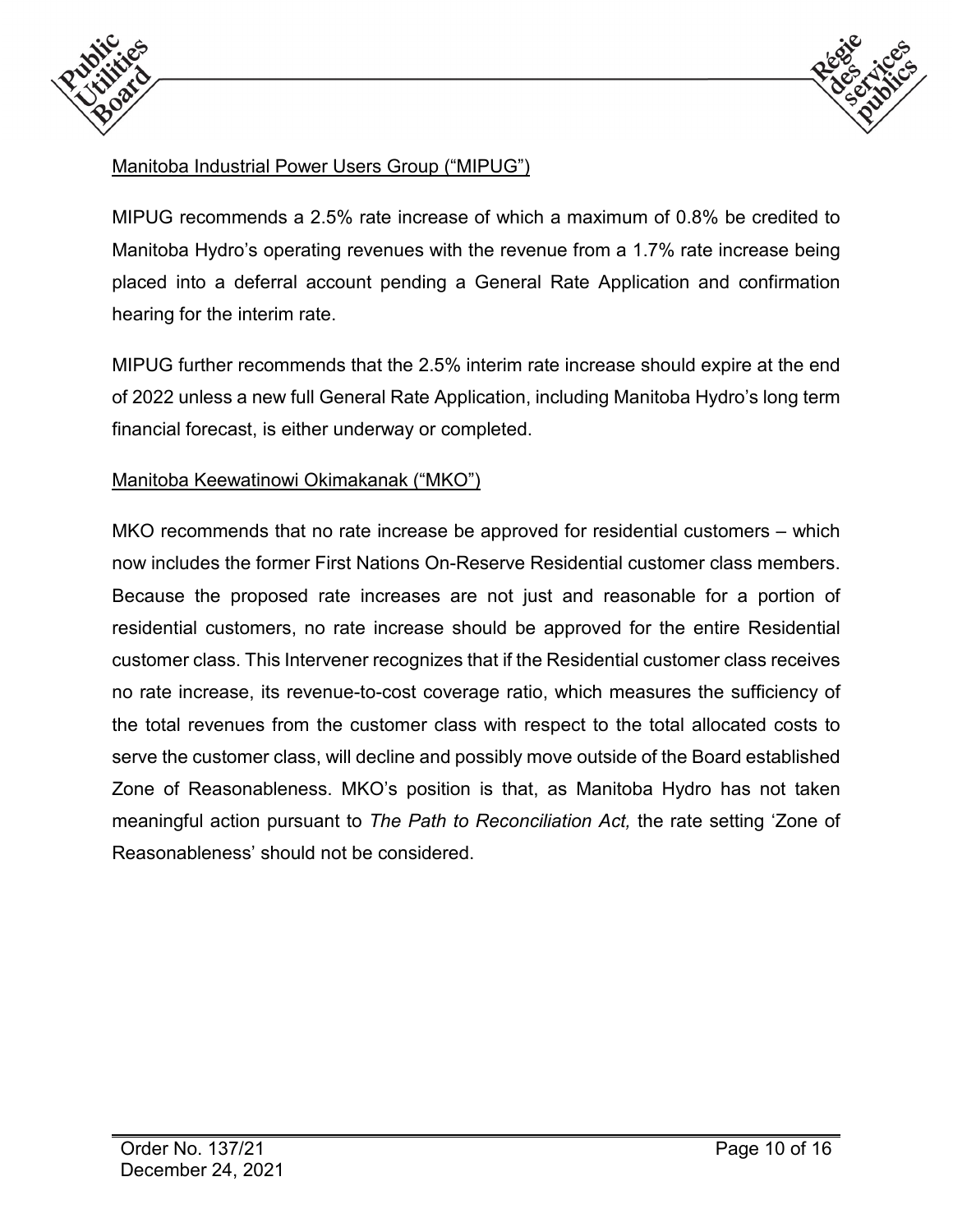



# **5.0 Board Findings**

#### Interim Hearing Process

The Board appreciates the efforts of all Parties and their cooperation and compliance with the time constraints under which this expedited interim process was conducted.

Based on the evidence, the Board accepts the position of Manitoba Hydro that the Government processes that resulted in Manitoba Hydro not filing a rate application with the Board in a timely manner in calendar year 2021 were beyond the control of Manitoba Hydro. From March 2020 when Bill 44 was introduced until the September 22, 2021 ministerial directive for Manitoba Hydro to file an interim application with the Board (and the re-numbered Bill 35 subsequently being withdrawn on October 6, 2021), Manitoba Hydro expected annual rate increases to be imposed by Government, as the Government did December 1, 2020. By the September 22, 2021 date of the ministerial directive, the drought conditions had resulted in a decrease in forecast net extraprovincial revenues.

However, the Board finds that Manitoba Hydro should have filed current long-term financial information to allow the Board to determine a possible rate trajectory required to pay the additional costs of the major capital projects that are now entering commercial service. Absent such information, the Board considered the current financial information for the fiscal years 2021/22 and 2022/23 that was provided by Manitoba Hydro as well as changes to the long-term financial forecast as depicted back in 2017.

As previously found by the Board, interim rates are set without the benefit of a full evidentiary record, involve an abbreviated process, and are adjudicated against a less onerous legal standard than are final rates. This finding by the Board is consistent with Manitoba Hydro's acknowledgement of the Supreme Court of Canada's fundamental principle that interim applications are "made in an expeditious manner on the basis of evidence which would often be insufficient for the purposes of the final decision."

The Board finds that both the ratepayers and Manitoba Hydro benefit from a robust, transparent, public process that results in final rates that are just and reasonable for all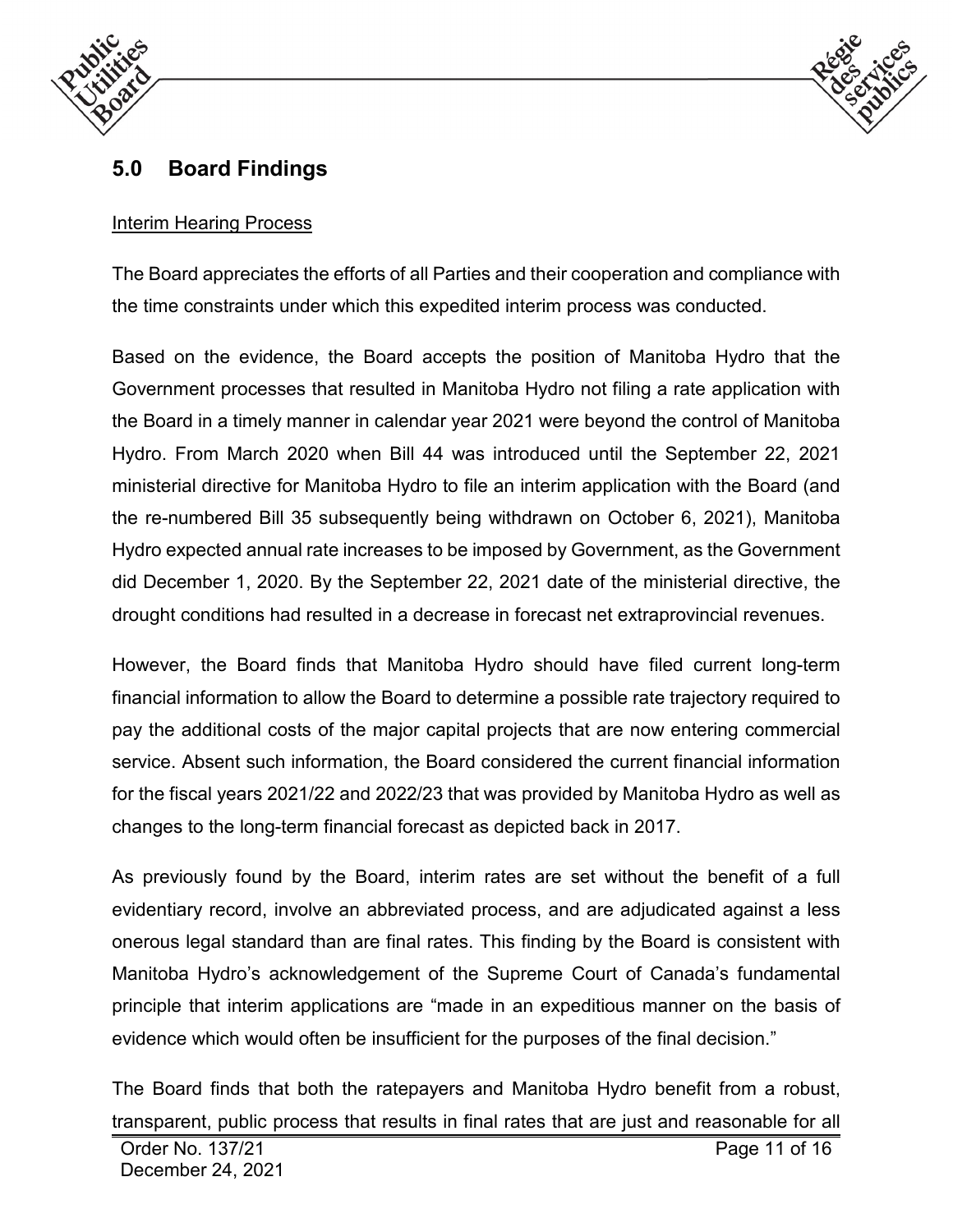



consumers. Any interim rates approved must be the subject of a further public hearing process before the Board to alter or finalize such interim rates. The process to finalize the interim rates approved in this hearing process will follow in a separate proceeding before the Board in 2022.

However, in this Interim Application process, the Board finds that the overarching principle of approving just and reasonable rates that are in the public interest remains and requires the Board to balance the interests of ratepayers with the financial health of Manitoba Hydro.

The Board finds that the unforeseen or emergent drought conditions that arose in Manitoba Hydro's 2021/22 fiscal year support the expedited interim process utilized by the Board. Furthermore, and as previously found by the Board, an interim rate application is not the appropriate forum to consider and rule on contentious issues.

### Rate Increases

A limitation in this Interim Application, acknowledged by Manitoba Hydro and all Interveners, was that there currently is no long-term financial forecast being used in the management of Manitoba Hydro. The last such long-term financial forecast utilized by Manitoba Hydro was its Integrated Financial Forecast IFF-16, which was filed with the Board at the 2017/18 & 2018/19 General Rate Application. Without such a current planning document, the Board and all Parties are at a disadvantage when considering the important concepts of rate smoothing and reasonable rate trajectories when balancing the interests of ratepayers with the financial health of Manitoba Hydro.

Bearing in mind the foregoing limitations related to interim rate applications, and based on the evidentiary record of this Interim Application, the Board finds that it is just and reasonable to approve a total of a 3.6% General Consumers Revenue increase effective January 1, 2022. This increase recognizes the financial consequences of the drought and the Board's objective to avoid rate shock by smoothing the rate increases required to address the costs of major capital projects entering service.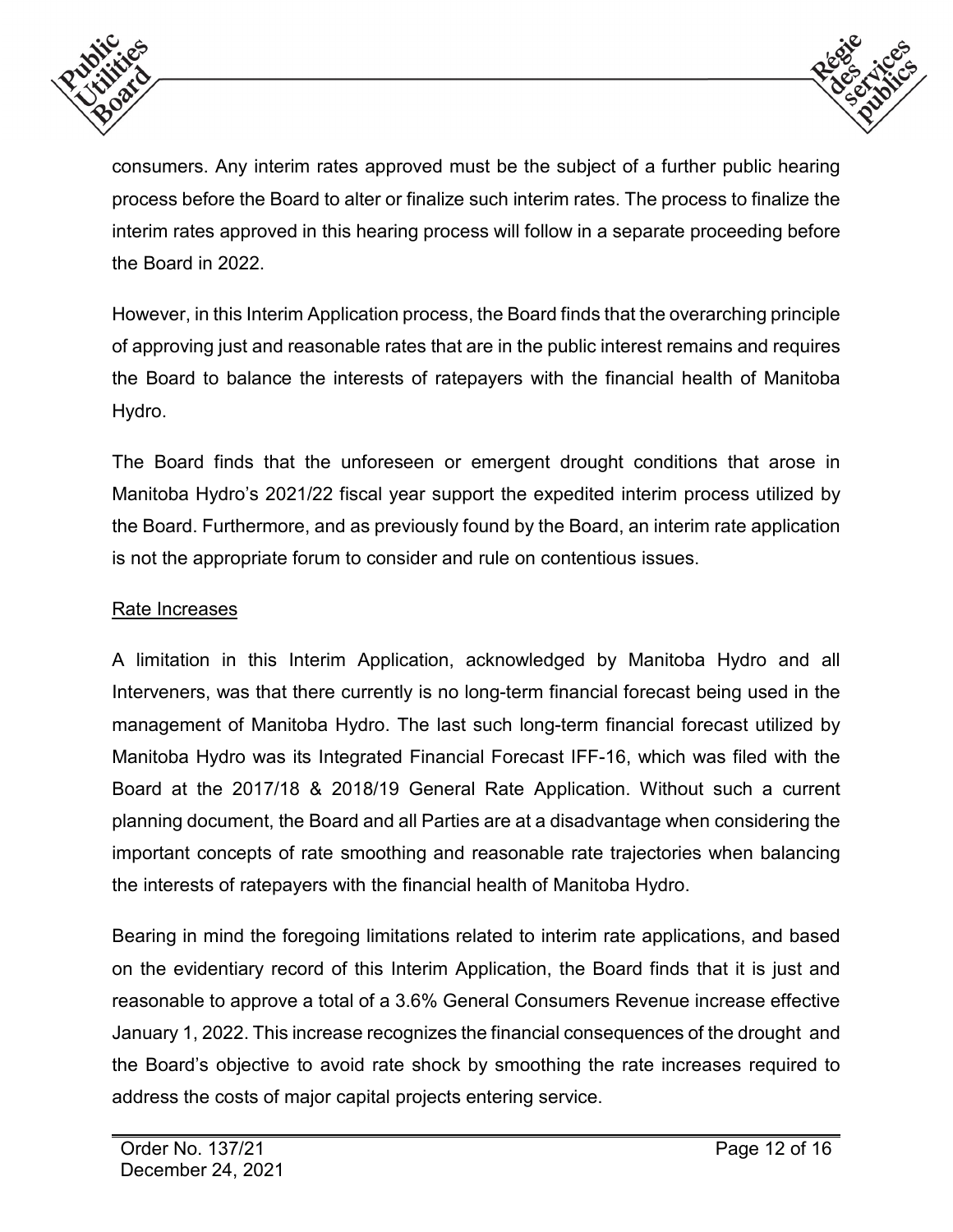



Manitoba Hydro is to recover the general revenue increase from customers according to the principles proposed by Manitoba Hydro in its Interim Rate Application and as previously directed by the Board in Order 59/18. Manitoba Hydro is to continue to move customer classes whose revenue to cost coverage ratios are above the Zone of Reasonableness, previously determined by the Board to be between 95% and 105% of the cost of providing service, into the Zone. Accordingly, the general revenue increase is to be recovered through rate increases which are differentiated by customer class, with customer classes within or below the Zone of Reasonableness receiving higher rate increases.

Certain classes will be excluded from any rate increase, including the Diesel Zone Residential class, Diesel Zone Government and First Nation Education energy charge, the tail block energy charge for Diesel Zone General Service rates, and Surplus Energy Program rates. The Board finds that Diesel Zone Residential rates will not change pending Manitoba Hydro's application to finalize existing Diesel Zone interim rates that are based on the 2004 Settlement Agreement.

In its Interim Application, Manitoba Hydro requested no increases to the Diesel Zone Government and First Nation Education energy charge, the tail block energy charge or Diesel Zone General Service rates, and Surplus Energy Program rates. Pursuant to Manitoba Hydro's request, the Board finds that the Diesel Zone Government and First Nation Education energy charge, the tail block energy charge for Diesel Zone General Service rates, and Surplus Energy Program rates will not change with this Order.

The Board finds that this interim 3.6% General Consumers Revenue increase recovered through rates shall remain in effect only until November 15, 2022 unless Manitoba Hydro has filed, by that date, a General Rate Application seeking rates for 2022/23 and to confirm the 2021/22 interim rate increases. The General Rate Application to be filed in 2022 by Manitoba Hydro may be for up to three test years, including the confirmation of the 2021/22 test year interim rates.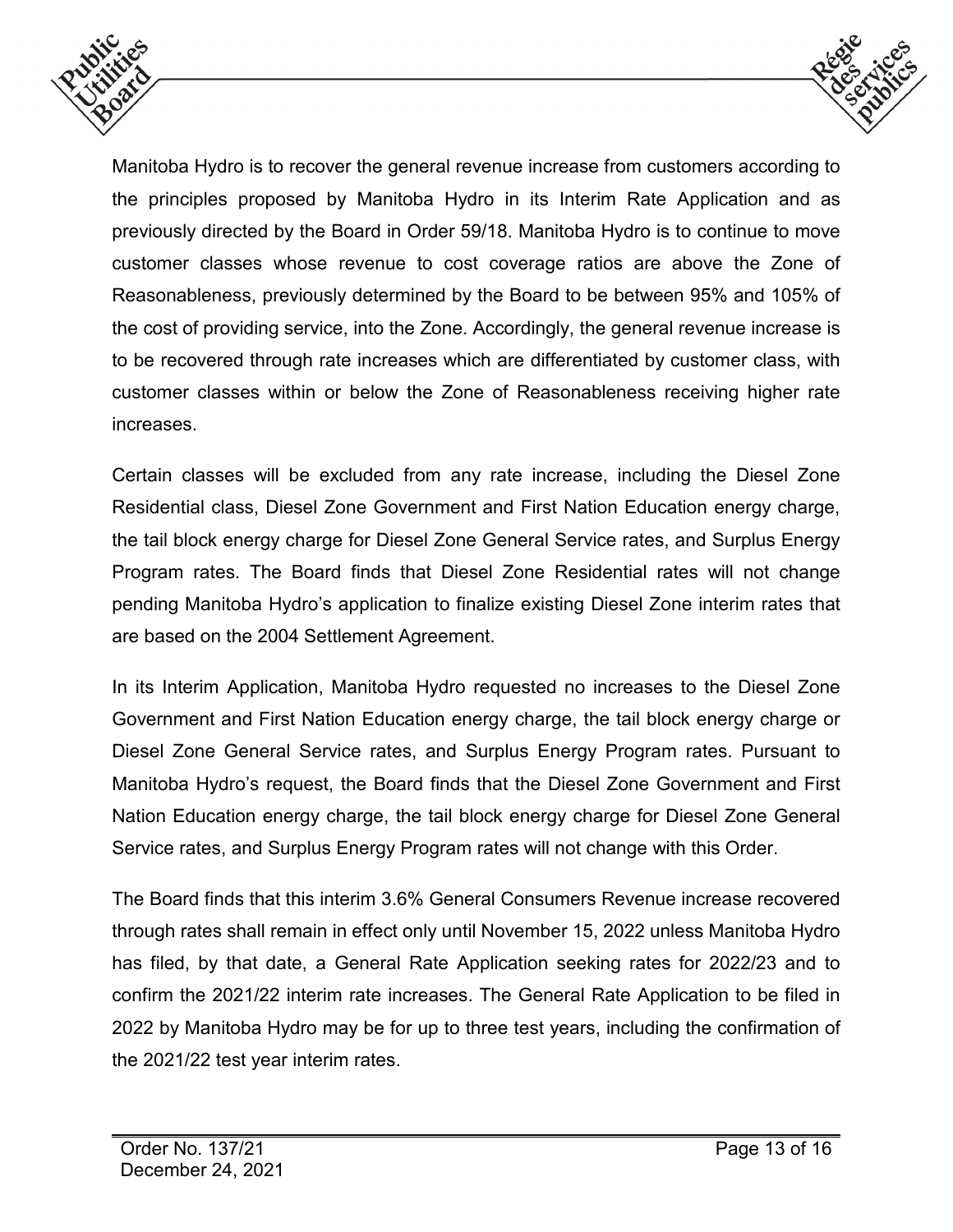



The Board remains mindful of its findings and recommendations from Order 59/18 related to bill affordability and energy poverty. The Board expects Manitoba Hydro and Interveners to bring meaningful solutions to these concerns when these interim rates are sought to be finalized.

# Major Capital Projects Deferral Account

The Board finds that there is controversy among the Parties related to the amortization of the revenues from the Major Capital Projects Deferral Account. Therefore, the Board will not approve Manitoba Hydro's request to commence the recognition of the revenues in this deferral account commencing January 1, 2022 with the balance amortized over 24 months. This issue will be determined at the 2022/23 General Rate Application.

However, with the pending completion of the Keeyask Generating Station this fiscal year, the Board finds that it is appropriate to discontinue the deferral of revenues into the Major Capital Projects Deferral Account effective December 31, 2021 with the resulting revenues flowing to Manitoba Hydro's operating statement, commencing January 1, 2022, rather than into the deferral account.

## Keeyask In-Service Deferral Account

The Board will address the establishment and amortization of Manitoba Hydro's newly created Keeyask In-Service Deferral Account at the 2022/23 General Rate Application.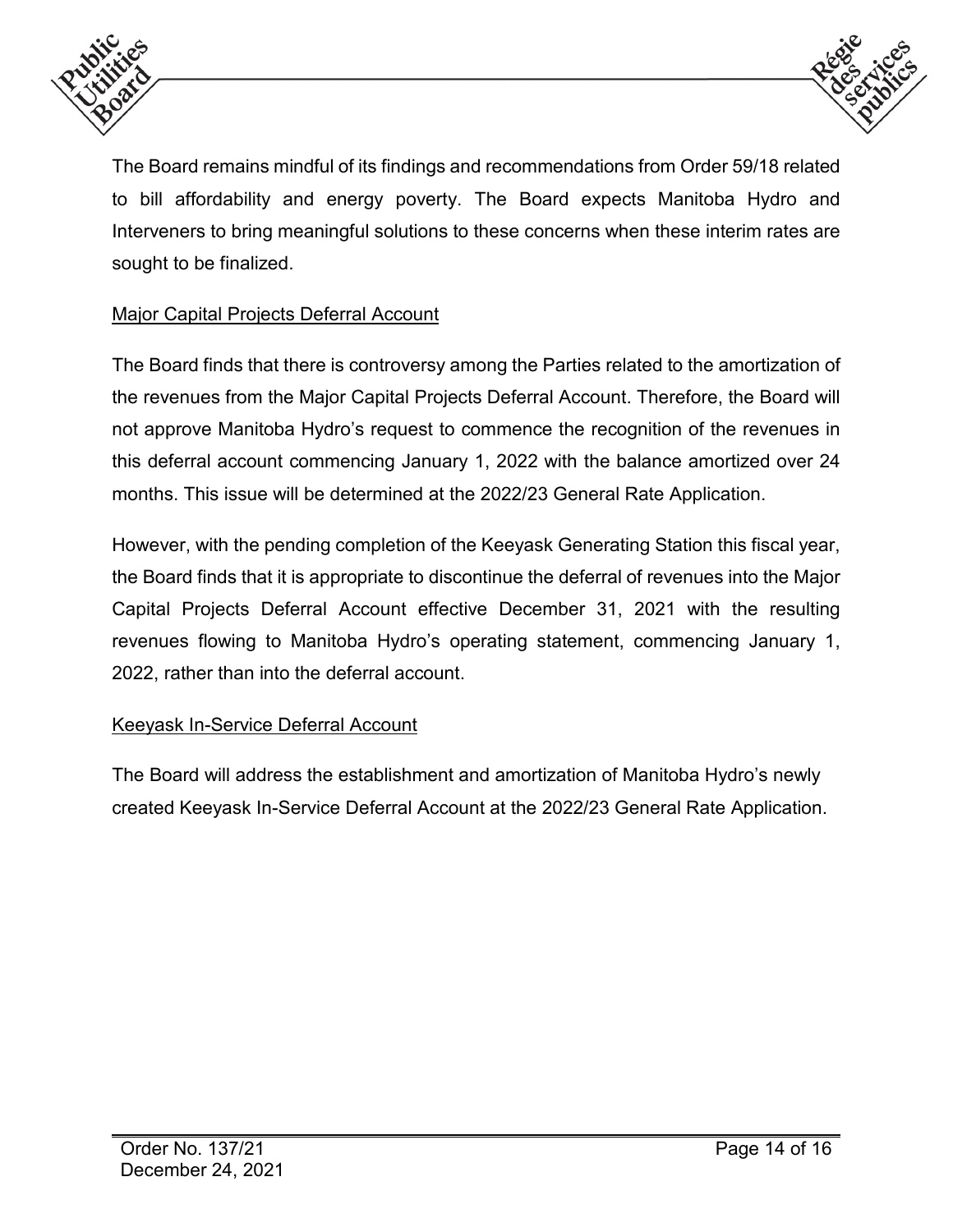



# **6.0 IT IS THEREFORE ORDERED THAT:**

- 1. Manitoba Hydro's Interim Rate Application for approval of rate schedules incorporating an overall increase in General Consumers Revenue of 5% effective January 1, 2022 **BE AND IS HEREBY VARIED to 3.6%.**
- 2. Manitoba Hydro implement differentiated rate increases to collect the approved increase in General Consumers Revenue. The differentiated rate increases are to continue to move the Revenue Cost Coverage ratios of the General Service Small Non-Demand and Area & Roadway Lighting customer classes toward the zone of reasonableness of 95% to 105% as proposed in Manitoba Hydro's Interim Rate Application. The rate increase impact of doing so is to be shared among the customer classes whose Revenue to Cost Coverage ratios are within or below the Zone of Reasonableness. There will be no increase to the Diesel Zone Residential rates, the Diesel Zone Government and First Nation Education energy charge, the tail block energy charge for Diesel Zone General Service rates, or to Surplus Energy Program rates.
- 3. The interim rate increases approved in this Order will remain in effect only until November 15, 2022 unless Manitoba Hydro has filed a General Rate Application seeking rates for 2022/23 and to confirm the 2021/22 interim rate increases by that date.
- 4. Manitoba Hydro's Interim Rate Application seeking approval to begin recognizing the revenues from the Major Capital Projects Deferral Account, established in Board Order 69/19, commencing January 1, 2022, with the balance to be amortized over 24 months **BE AND IS HEREBY VARIED.** The revenue deferral into the Major Capital Projects Deferral Account is to be discontinued effective December 31, 2021 with the resulting revenues flowing, commencing January 1, 2022, to Manitoba Hydro's operating statement rather than into the deferral account. The recognition of the deferred revenues and amortization period will be decided at the 2022/23 GRA.